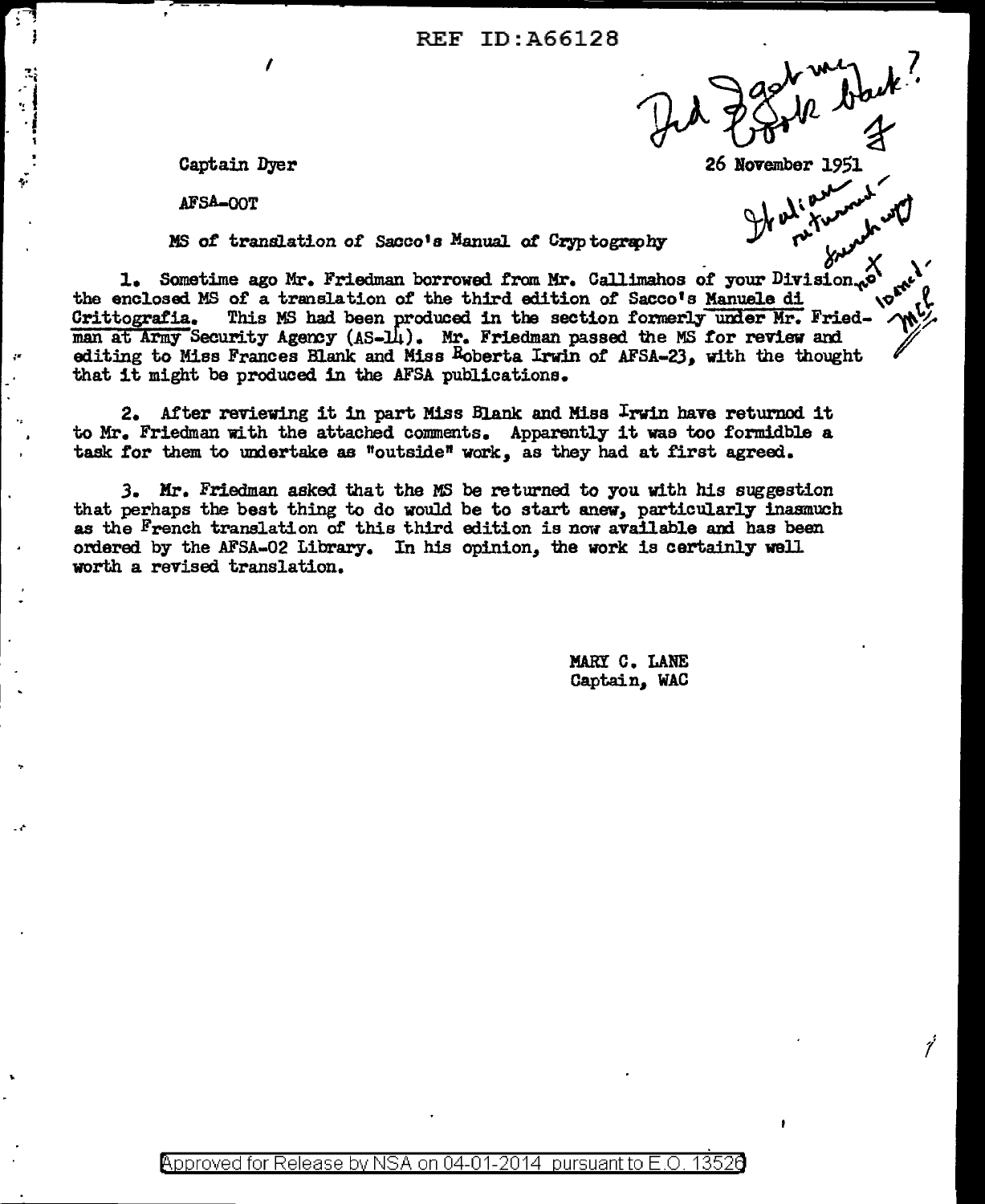**REF ID: A66128** 

**STANDARD RODM NO. RA** 

Office Memorandum . UNITED STATES GOVERNMENT

WILLIAM F. FRIEDMAN Consultant

AFSA-252 Attn: Miss Nelson **TO** 

5 November 1951 DATE:

FROM : AFSA-OOT

Purchase of French translation of Sacco's Manual of Cryptography **SUBIECT:** 

It is requested that four copies of the recent translation into Frenhh of Sacco's Manual of Cryptography. third edition, be purchased for the AFSA Library and using sections. The title of the book and publisher are as follower

> "Manuel de Cryptographie, General L. Sacco. Edition francaise par le Capitaine J. Bres d'apres la troisieme edition italienne revue par l'auteur. Preface by Lt. Colonel R. Leger. Published by Payot, Paris 106, Boulevard Saint-Germain, 1951.

Divisions of AFSA which would find this work particularly useful are: AFSA-OOT, AFSA-14, AFSA-232 and AFSA-231.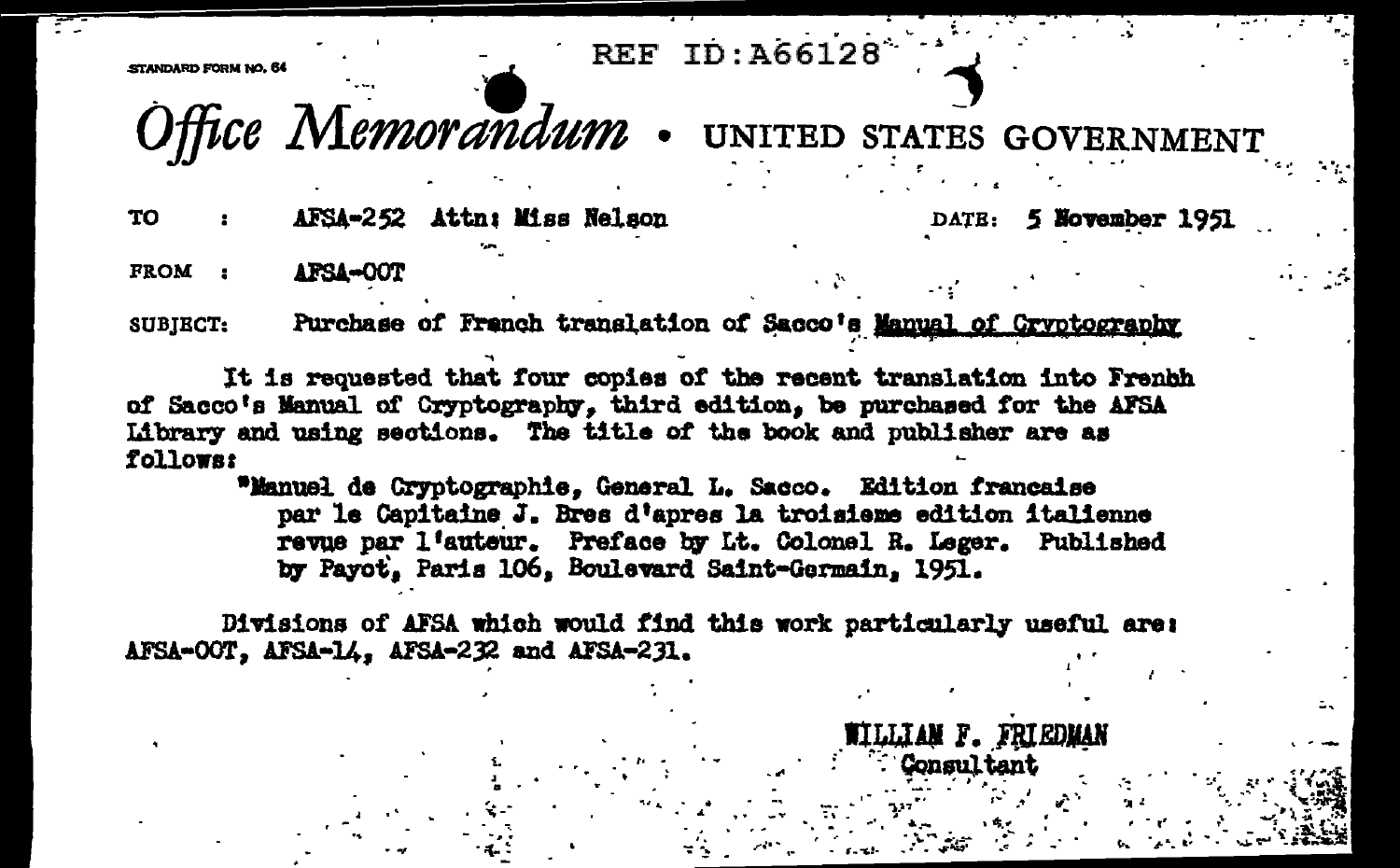ID:A66128 **REF NEVER USE FOR APPROVALS, PPROVALS MEMO ROUTING SLIP CONCURRENCES, OR SIMIL.**  $c$ *TIONS* 1 NAME OR TITLE A **INTIALS CIRCULATE** مكان المساء الممكن r An ORGANIZATION AND LOCATION DATE **COORDINATION** 23  $\overline{\mathbf{2}}$ **FILE**  $\overline{a}$ **INFORMATION** l, **NECESSARY**  $\bullet$ **ACTION** NOTE AND  $\overline{4}$ **SEE ME** J. **SIGNATURE REMARKS**  $\mathcal{L}$ Tra  $6.110$  $\mathbf{z}$  and 7 b. Þ زيد صف ⊁ ડે ৴১ جردها **FROM NAME OR TITLE** Гt ORGANIZATION AND LOCATION **TELEPHONE** FORM (FEB 50 September 12, 10 Nov 47, which may be used. \* 070:1051-0 00504 D